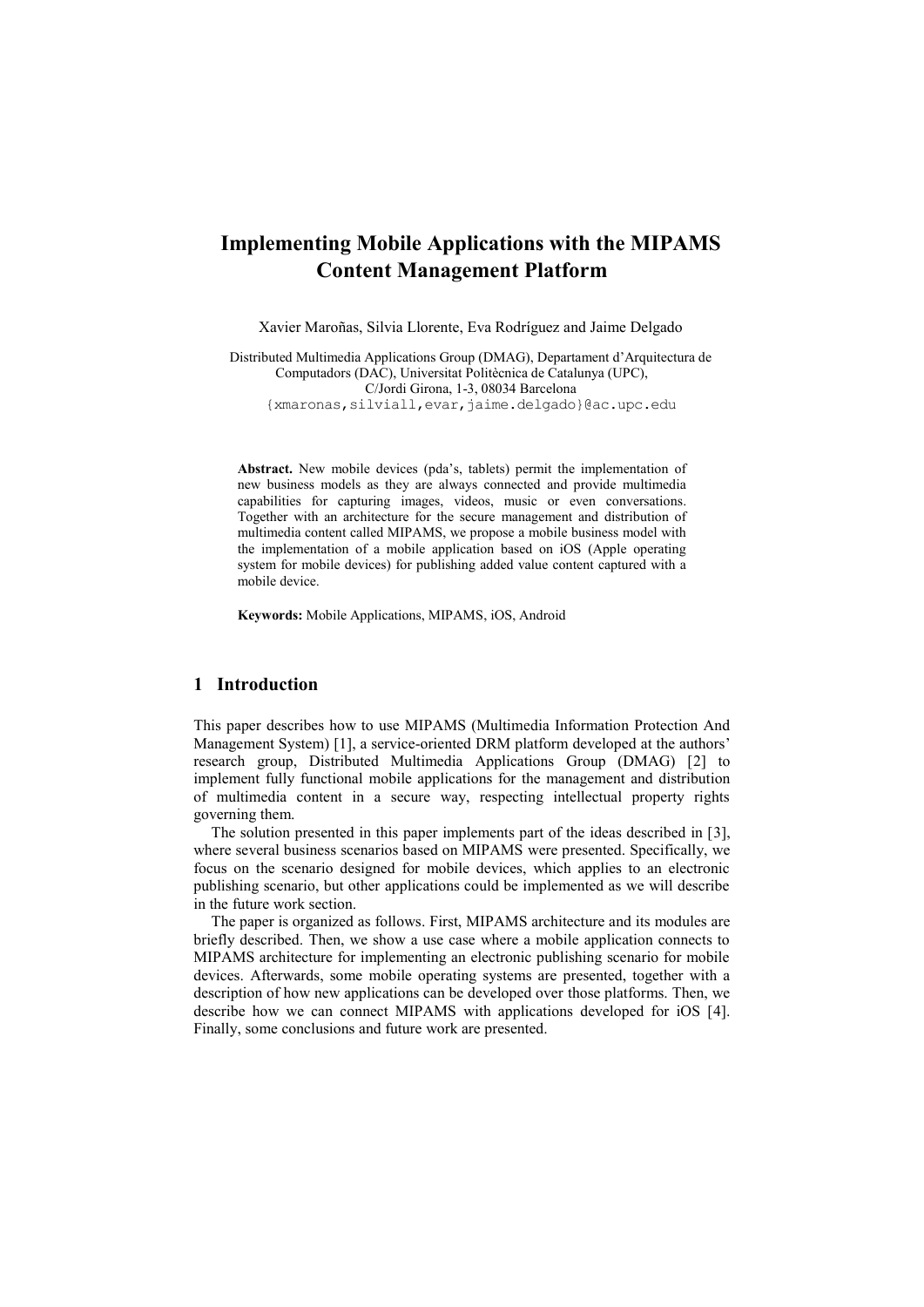## **2 Implementing Mobile Applications for an Electronic Publishing Scenario**

In [3] we presented a scenario where mobile devices and applications were especially relevant for electronic publishing. It represented an electronic publishing scenario where mobile devices were used to generate "publishable" content that could have some added value. In that paper, some other scenarios were defined, showing the different ways in which an architecture for the secure management and distribution of multimedia content, known as MIPAMS, could be used to implement those functionalities in a secure way. A brief overview of this architecture is given in subsection 2.1.

The scenario described was considering the principle that mobile devices are not the most suitable devices for capturing and distributing high quality images or videos. However, they are always available and, possibly the most important, always connected. So, the most important feature for our scenario is the "opportunity" of the multimedia content being captured; that is, it was taken at the right place at the right moment. This is particularly important for unforeseen events such as natural disasters, accidents or celebrities found in an unexpected or funny situation, as this kind of events cannot be later reproduced and official mass media are not present at the instant when the event happens. In such cases, the multimedia content could even have monetary value for the author, who may try to sell or at least ask for attribution of the images or videos taken.

Starting from that scenario, this paper details a specific use case using a mobile scenario with Apple devices integrated with the MIPAMS platform. Thus, we provide the tools for a business model to facilitate exploitation of content generated in those devices.

#### **2.1 Use of a Back-End existing Architecture to support Electronic Publishing with Mobile Devices**

This section describes MIPAMS (Multimedia Information Protection And Management System), a service-oriented content management platform, developed by the DMAG (Distributed Multimedia Applications Group) [2]. It is mainly intended for applications where management of rights over digital multimedia content is required. This architecture will act as a back-end for the mobile scenario described before.

The MIPAMS architecture is based on the flexible web services approach, as it consists of several modules and services that provide an important part of the functionality needed for governing and protecting multimedia content. The main advantage of having service-oriented DRM functionality relies on the possibility of decoupling it into different subsystems depending on the needs of the application that is going to be implemented, while being able to share the same common services between different applications with different requirements, thus reducing costs. This also permits its use in innovative scenarios very different from the ones originally intended, like Social Networks [5][6] or Electronic Health Record management and exchange [7]. Nowadays, users of both applications are really concerned about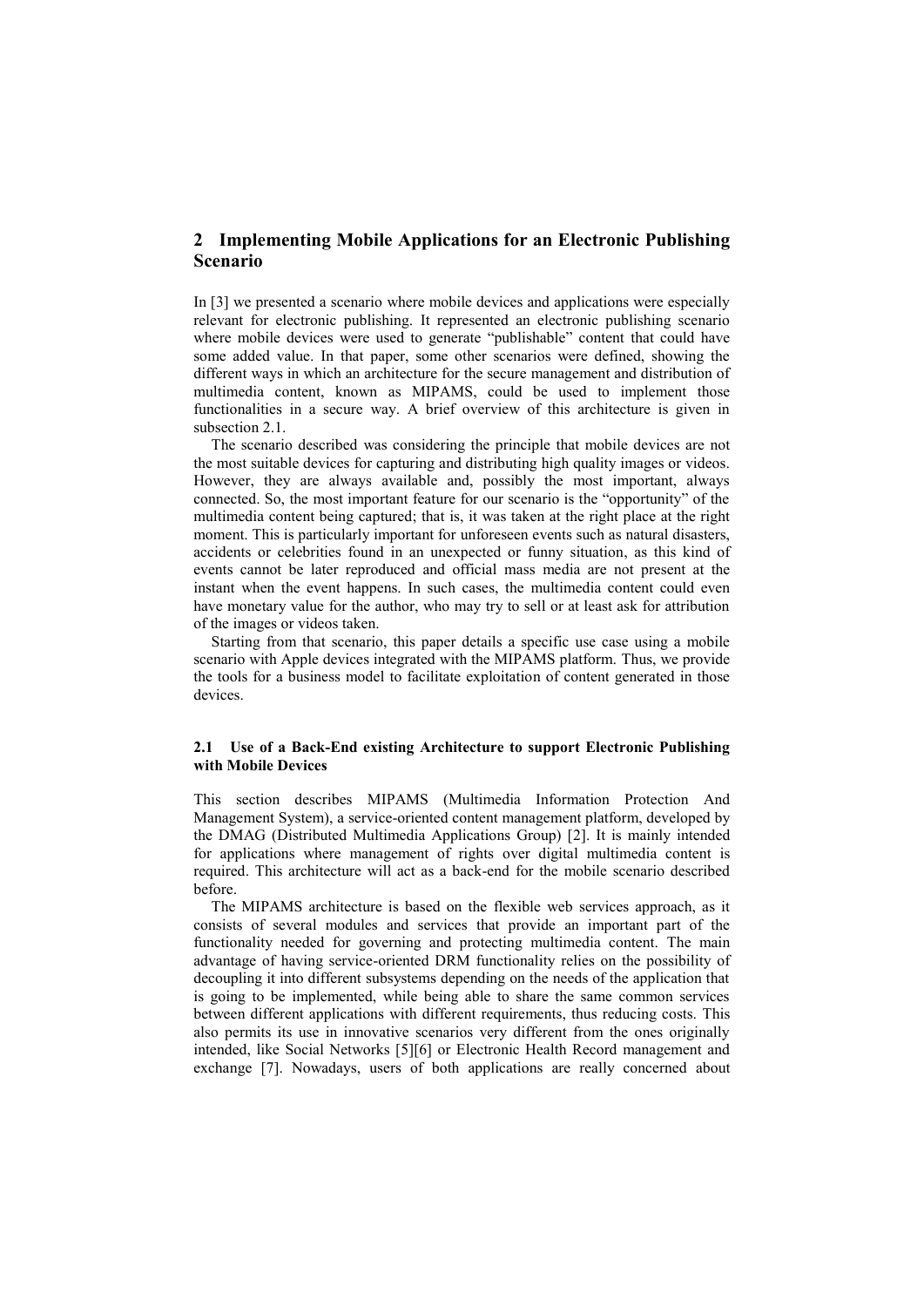privacy. MIPAMS and more specifically the License, Protection and Authorization services, can be the key elements to improve the protection of users' privacy in both, online social networks and personal health records systems.

Figure 1 depicts the MIPAMS architecture, for which we provide next a general overview of its components and the different services being offered.



**Fig. 1.** MIPAMS Architecture overview.

Content Service (CS) enables applications to upload and download digital resources such as audio or video files, text documents, etc. Those resources can be optionally encrypted under request. If encryption is selected, the protection keys will be first requested to the Protection Service (PS) and then registered back into PS, once encryption is performed. Moreover, one can request unique identifiers to the Object Registration Service (ORS) in order to uniquely identify uploaded content in the system. Unique identifiers can be also obtained from external sources; it just depends on the business scenario implemented using MIPAMS.

Object Registration Service (ORS) permits the registration of digital representations (i.e. digital objects) of multimedia content (comprising content and metadata). This information is packaged using the MPEG-21 Digital Item XML-based format [8]. ORS registers and digitally signs objects so that they can be later checked for authenticity and integrity. It also provides unique identifier for uploading contents into CS, as already explained.

License Service (LS) deals with rights offers and license issuance over digital objects. Rights offers include the rights and conditions that can be acquired by users over some digital content. They are defined by contents' rights holders, which include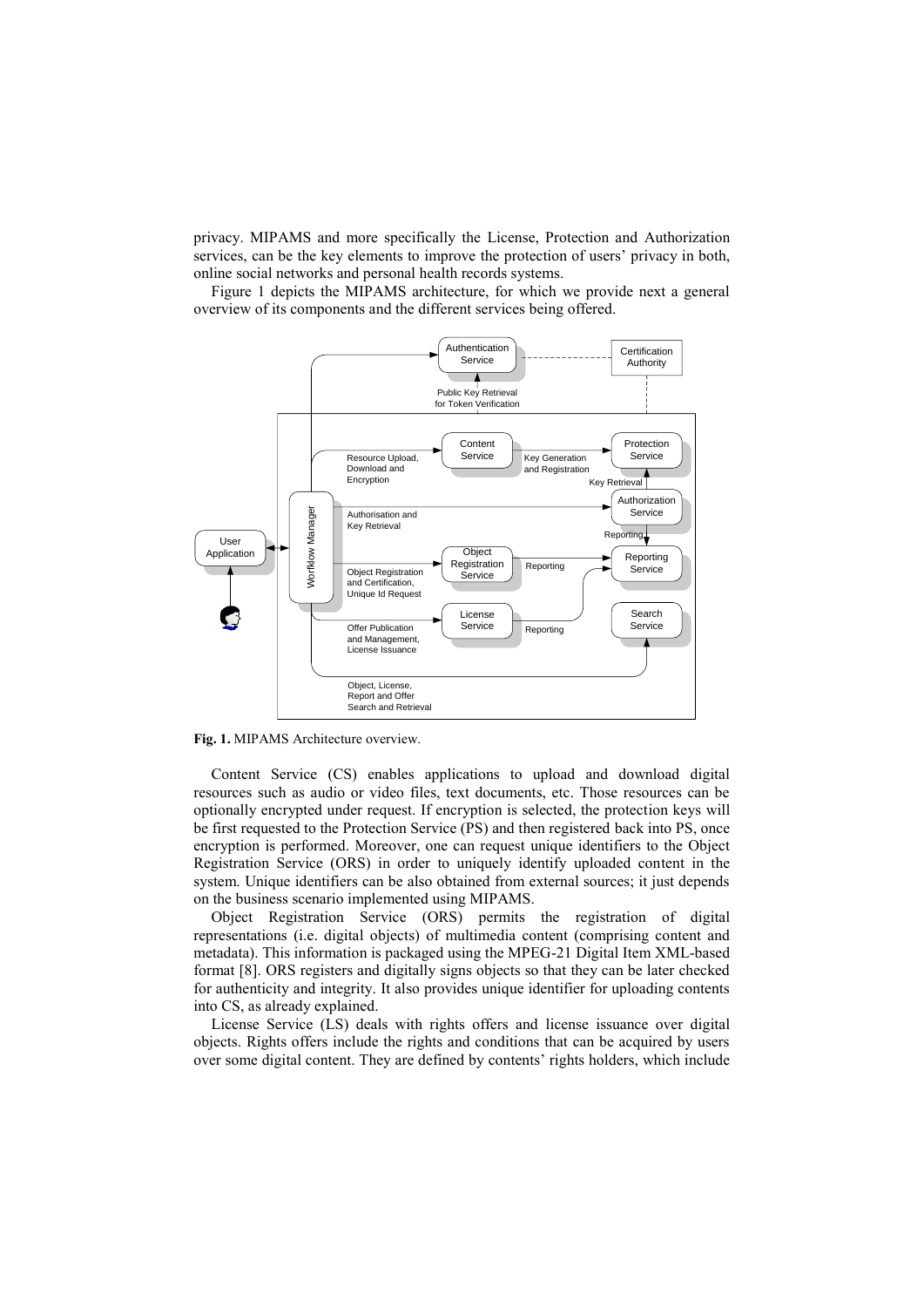content creators. License issuance refers to the creation of a license according to a rights purchase or any other situation where a rights holder grants a set of rights to other user. Licenses are expressed using MPEG-21 Rights Expression Language [9].

Authorization Service (AS) checks whether a user owns any appropriate license that grants him the right to perform a requested action (e.g., play) over a digital object. The authorization is based on the license based authorization mechanism defined in [9]. This module shares license repository with LS. After positive authorization and if content is encrypted, AS requests corresponding encryption keys to PS and returns them to the requesting application. This is the only means for decrypting protected content.

Protection Service (PS), as introduced before, generates encryption keys upon request, registers encryption keys associated to uniquely identified content and provides the encryption keys for protected content to the AS.

The User Application (UA) is the player, edition tool, browser or any other means managed by the user to deal with the digital content, for instance registering or accessing it. It may have an internal trusted module to locally enforce DRM features.

Workflow Manager (WM) may be an integral part of the UA or otherwise be located in the server part (e.g. web portal, brokerage service) to reduce the UA complexity. It controls access to the rest of services inside MIPAMS architecture, like license issuance, authorization, content upload, etc.

Search Service (SS) enables applications to perform accurate searches amongst metadata in the MIPAMS system. It can be used for searching content, licenses, offers or reports or a combination of them.

Reporting Service (RS) collects usage reports regarding object registration, license issuance and positive authorizations. Those reports may be used for computing statistics as well as for billing or tracking purposes. From the information stored it is possible to generate standards-based representations like MPEG-21 Event Reports [10].

Authentication Service (ATS) is needed to authenticate the identity of users. It generates SAML (Security Assertion Markup Language)-based tokens [11] that identify MIPAMS users. Any service in the MIPAMS architecture will require a token argument to be provided in order to authenticate users. Tokens are digitally signed by the ATS, so that they can be checked for authenticity and integrity by the receiving service. Moreover, the ATS deals with user registration and management.

Finally, there is a need for having a recognized Certification Authority (CA), which issues credentials for the different Components and Actors in the system, as X.509 [12] certificates and private keys for the different architectural components.

As far as we are concerned, there is no other modular and standards based architecture that provides all functionality offered by MIPAMS. The most similar initiatives are Chillout [13], developed by the Digital Media Project (DMP) [14], and Convergence European project [15]. There is also a new MPEG standard under development, Multimedia service platform technologies (MSPT), also known as MPEG-M. The aim of MPEG-M Part 4 [16] is to define elementary services that can be combined to provide complex services. MPEG-M follows the same principles as MIPAMS where each module could be seen as an elementary service, although MIPAMS is already implemented and in use by several research projects. To provide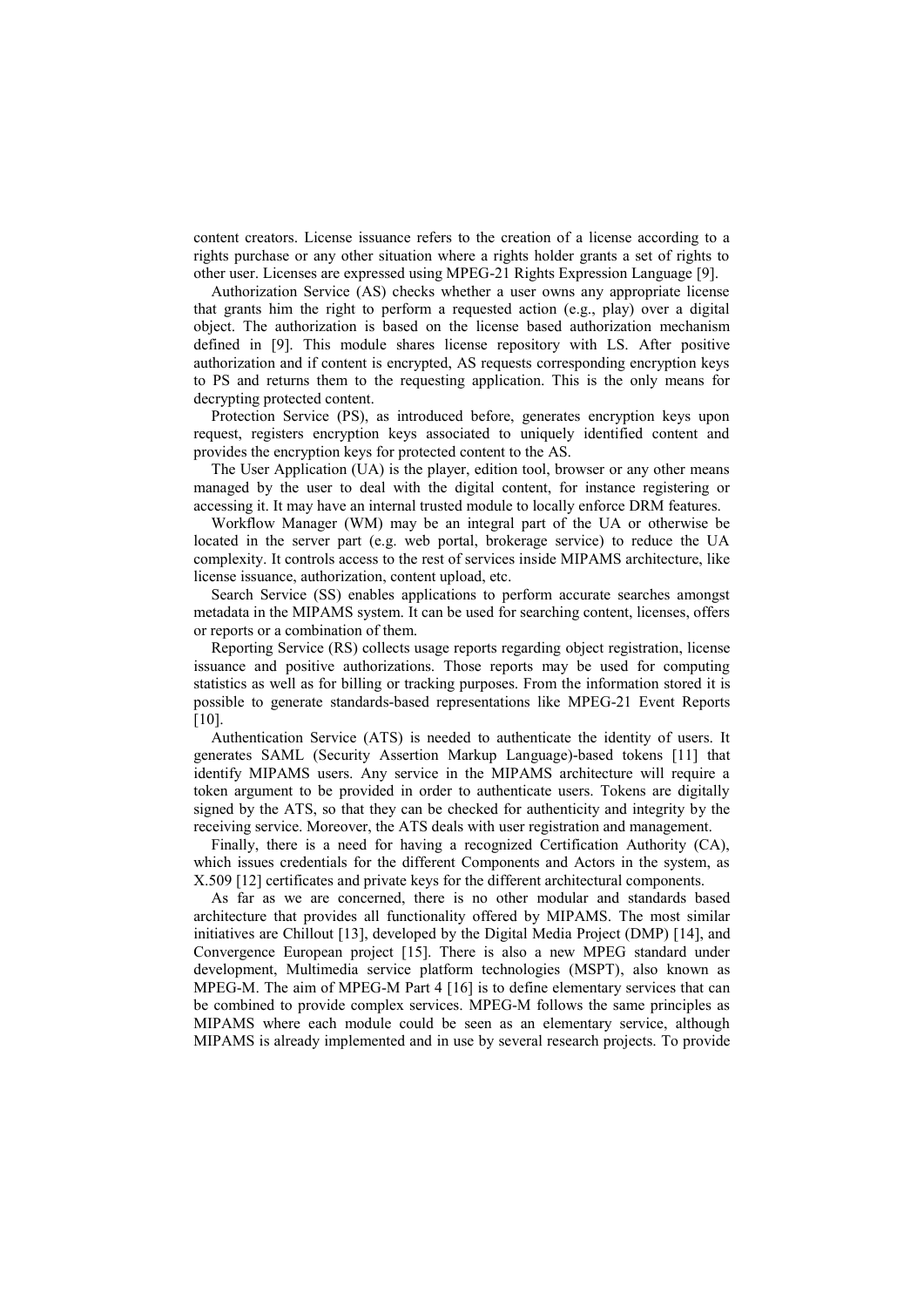a complex service, MIPAMS implements a workflow manager which performs the appropriate calls to each elementary service, that is, a MIPAMS module.

## **3 Use Case**

The use case presented in this section defines how MIPAMS modules interact with the electronic publishing scenario described in section 2. In such cases, the multimedia content captured by the mobile device may even have economical relevance, as they could be published in online newspapers, the gossip news or even broadcasted on television. Therefore, the author may register the content for different purposes: to try to get some revenues or just for later attribution.

Figure 2 depicts MIPAMS modules involved in the electronic publishing scenario and their interaction with the Mobile User (the person using the mobile device) and the Mobile Application (a specific application for registering content). Figure 2 shows the registration of the content, image or video into the registration portal, including how the author can create some offers over the content to get some revenues. It is worth noting that one could create an offer that provides the content for free, but the authorship and some limiting conditions may still apply.

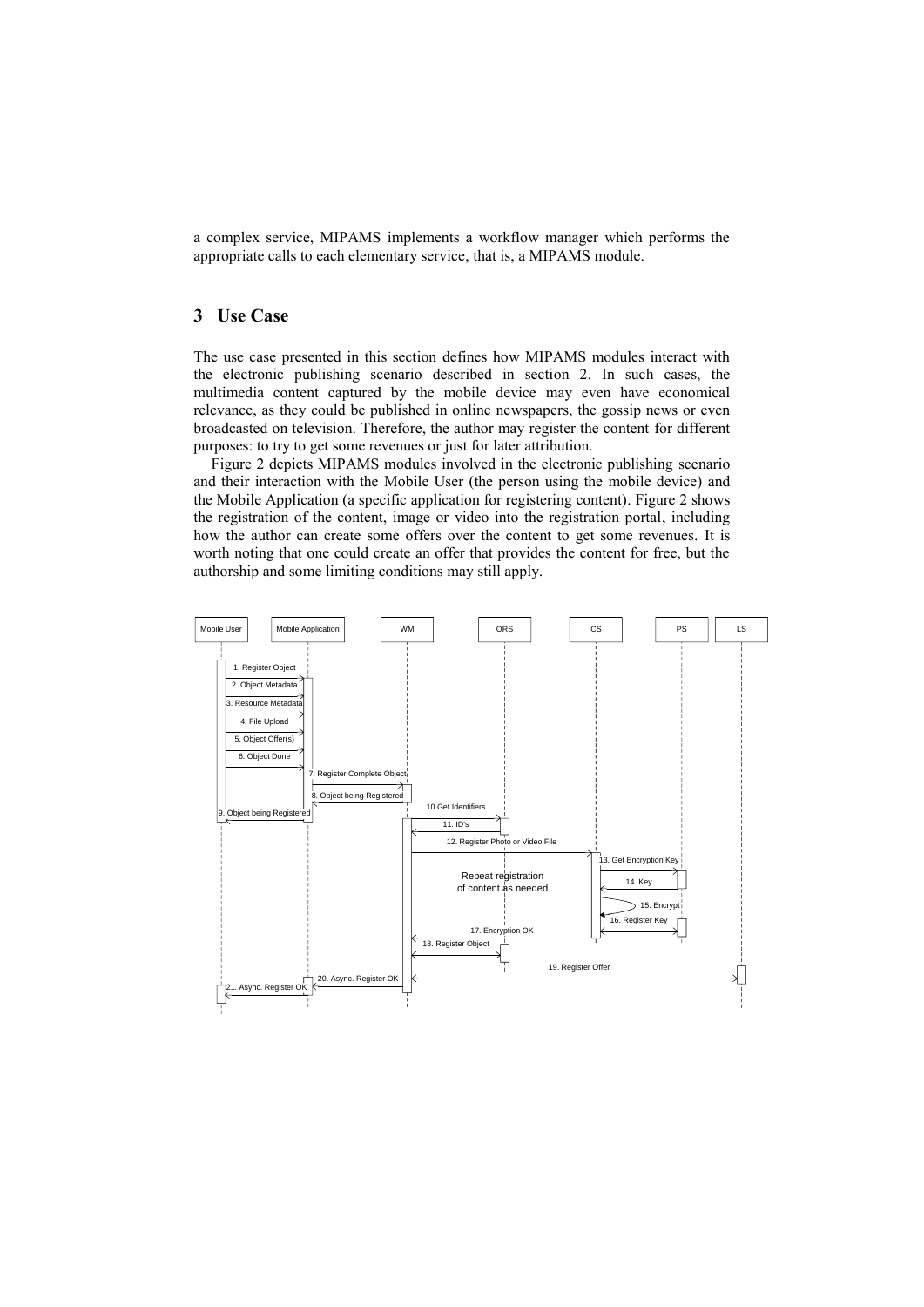**Fig. 2.** Registration of image or video captured with the mobile device, including offers.

Figure 2 illustrates the content registration process, including also offer creation, to facilitate the registration in a one-step-process from a Mobile Application. The specific steps involved in this process are the following:

- 1. User starts registration of content locally in an application for mobile devices (Mobile Application, MA). Some information is predefined to facilitate the registration process.
- 2. User fills a form with all metadata associated to the complete digital object. Some fields, like author, can be automatically filled by the MA.
- 3. User fills several forms (one for each image or video, that is, each resource) with metadata associated to each resource.
- 4. User selects the file containing each resource. This file is accessible by the mobile device (inside any local storage).
- 5. User defines the offers applying to the object. User has to insert the different sale conditions they offer for the registered object. These conditions include what can be done with the content (play, print, etc.) together with some conditions (territory, number of times one can perform the action or payment conditions). Again, license templates or predefined forms can be used to facilitate the task.
- 6. User indicates that all object information has been inserted and the registration information has to be sent to the server.
- 7. MA sends all information to the Workflow Manager (WM) module.
- 8. WM sends an immediate response to the MA. Later on, if the registration is successful, the Mobile User will be informed through the MA.
- 9. MA shows an indication that registration is in progress to the Mobile User.
- 10. WM requests identifiers to the Object Registration Service (ORS).
- 11. ORS sends the identifiers requested to the WM, one for the object and one for each resource file (even if they have not been already uploaded).
- 12. WM sends resource to the Content Service (CS).
- 13. Since the user has requested encryption of the resource, CS asks for encryption keys to the Protection Service (PS).
- 14. PS returns the keys for encryption algorithm and key length specified by CS.
- 15. CS encrypts and stores the file with the given key.
- 16. CS registers the encryption key in the PS for permitting later decryption.
- 17. CS sends WM notification of correct content storage and encryption. Steps 10 to 17 are repeated for each resource uploaded by the user. If no resources are uploaded, these steps can be done later.
- 18. When all resources are properly uploaded and encrypted, WM requests ORS the registration of the complete object, which is digitally signed to guarantee digital object integrity. The format used for storing the object is the MPEG-21 Digital Item.
- 19. WM registers the offer provided by the Mobile User. If there is more than one offer, this step will be repeated as many times as needed.
- 20. WM sends asynchronous notification of object registration to the MA.
- 21. MA informs the user that the object has been properly registered. In any case, Mobile User always can search her registered objects to check if everything is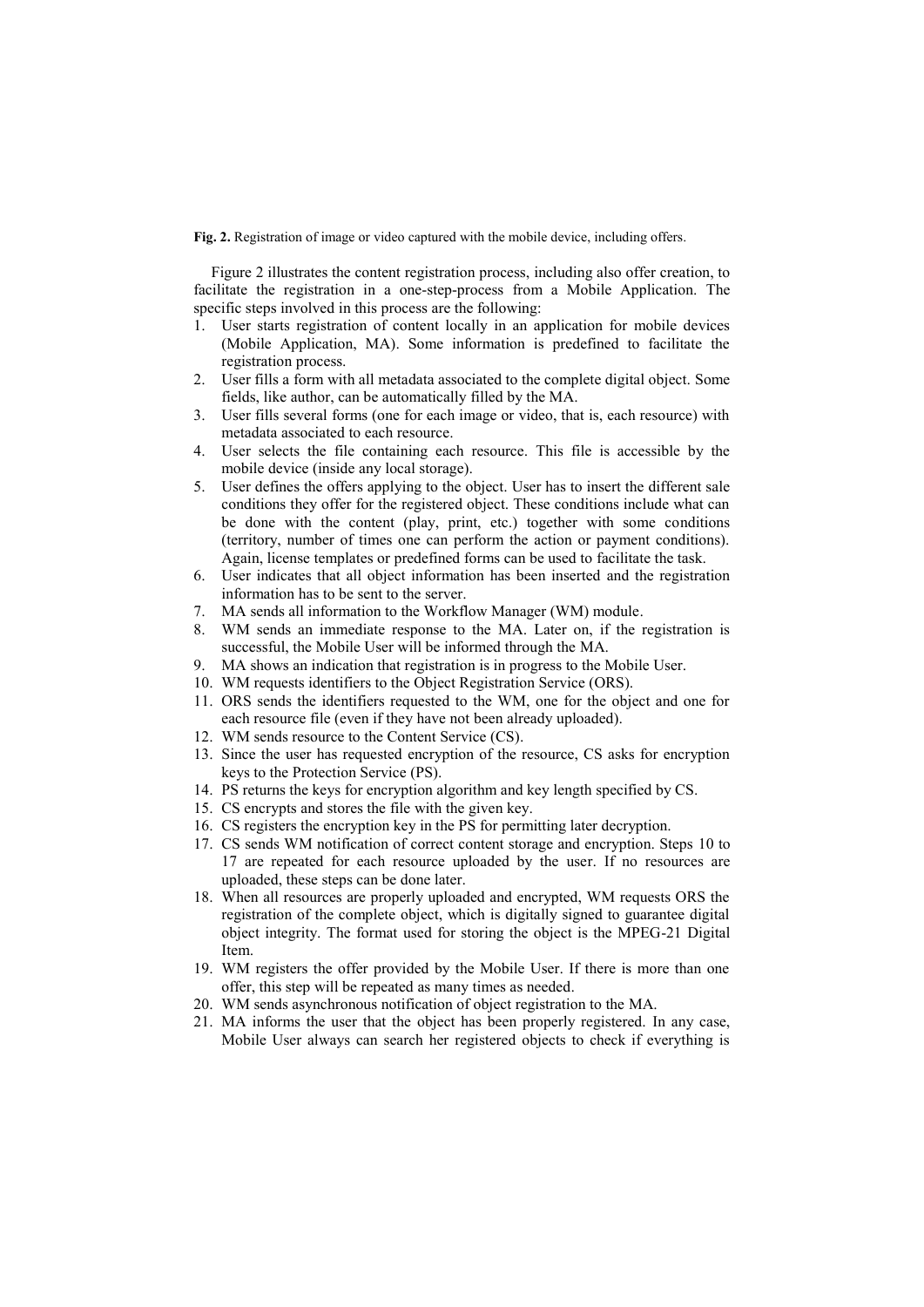correct. This is especially useful when the mobile device connection is lost for some reason.

Once there are offers over a registered object, other users are able to purchase it. At that moment, a license is created based on the selected offer and the purchasing user can access the purchased content. For the moment, content download is only possible from an application installed in a laptop or PC, but with the major introduction of tablets between users, other possible applications and business scenarios could apply. Tablets are devices between 7 and 10 inches of screen that are not as powerful as PCs but they are more than a simple mobile phone. So, for tablets one could use the mobile application for registering content due to its quickness but also content download and consumption could be done combining both functionalities, the ones for mobile phones and the ones for PC.

Nevertheless, there are some other tasks that could be done from the mobile device. After registering and creating offers over some content, the author may look for her registered objects or check if any of her objects has been purchased, requesting the event reports associated to them. Figure 3 illustrates the interaction between the Mobile User and the different MIPAMS modules. In fact, there is one service dedicated to searches inside MIPAMS, which is the Search Service. This service accesses the necessary databases (Objects, Reports, etc.) to get the requested information.



**Fig. 3.** Search of object reports.

Figure 3 illustrates how a user can look for her registered objects and request the activity reports (mainly purchases) over them. The following steps are involved:

- 1. Mobile User searches her objects through the Mobile Application.
- 2. MA sends the request to the WM.
- 3. WM contacts the SS, which searches the objects registered by the specified author. SS sends the search result to the WM.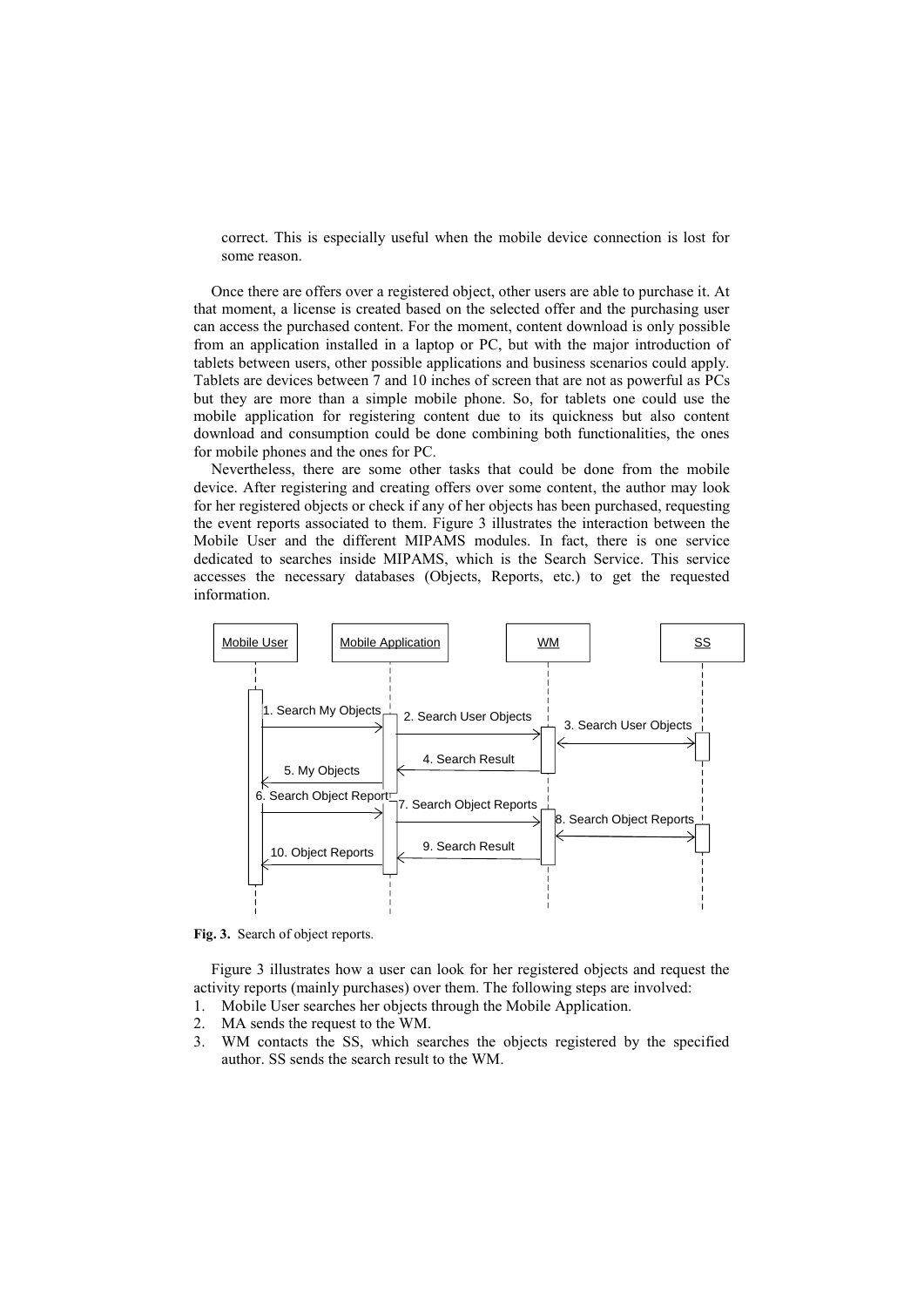- 4. WM returns results to the MA.
- 5. MA presents objects information to the Mobile User.
- 6. The Mobile User selects an object from the ones returned by the previous search in the MA and requests its reports.
- 7. MA sends a report request to WM indicating which user's object wants to query.
- 8. WM sends a report request to SS indicating which user's object wants to query. SS returns Event Reports accomplishing the criteria to the WM.
- WM returns Event Reports to the MA.
- 10. MA shows results to the Mobile User.

There are other possibilities in the use cases presented. For instance, the registration process may be implemented as a simple one-step process using predefined offers, where the right and some basic conditions are already defined and the user only has to select them. Once content is registered, users may always create other offers from a web portal. For instance, a user gives play permission to a low quality version of the content and later on offers a high quality version for broadcasting at a higher price.

Another improvement for mobile devices may be the minimization of metadata associated to the different resources. This will facilitate registration as the messages sent will be smaller and thus the connection time will be less, too.

Apart from the mobile application, users will always be able to access content from a PC, and update offers and metadata as required.

Finally, a major concern for the mobile user may be the connection bandwidth and speed. So, if she does not have a quick connection, uploading a photo or a video may not be possible. In that case, she may just register basic metadata and offers and upload the digital resource later, by means of WiFi connection, providing better connection capabilities and usually supported by current mobile devices.

## **4 Implementing Electronic Publishing Scenario with Different Mobile Platforms**

The implementation of the electronic publishing scenario presented in sections 2 and 3 could be done on different Mobile Platforms, including iOS [4], Android [17], BlackBerry OS [18] or Windows Phone [19] as most of them provide direct connectivity over HTTP/HTTPS. With this basic connection support, it is possible to connect with web services implementing the SOAP protocol [20].

For each platform, there are several possibilities for establishing the connection between the mobile device and a remote web service, as presented in the used case defined in section 3.

The first and possibly the most expensive one in terms of development time is the implementation of a dedicated SOAP client working over the HTTP/HTTPS support provided by the mobile platform.

The second one is the use of an external library that makes the implementation of a SOAP client easier, as provides the basic functionality for creating a SOAP request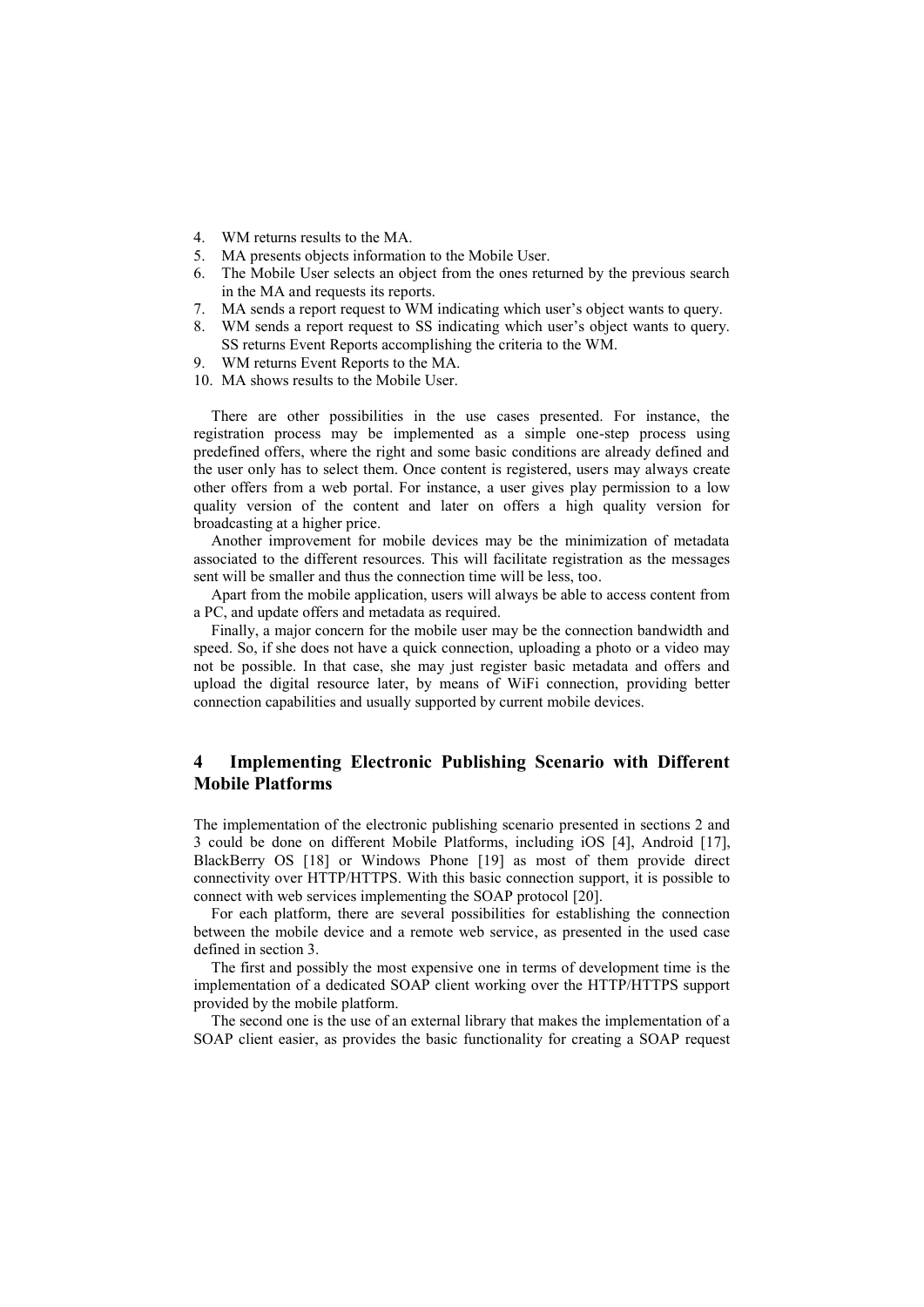message and receiving a SOAP response message. Almost every mentioned mobile operating system provides a library with this kind of protocol support.

Finally, there is the possibility of creating another Front End using REST [21] services, as there is a major support of REST services on mobile devices as they have less communication overhead than SOAP.

In the following subsections an overview of Android and iOS systems is provided before the description of a mobile application running on iOS.

### **4.1 Android Overview**

Android [22] is an open-source software stack for mobile devices (phones and other devices like tablets) that includes an operating system, middleware and key applications. The Android Open Source Project (AOSP) [17], led by Google, is tasked with the maintenance and further development of Android. The Android SDK [23] provides the tools and APIs necessary to begin developing applications on the Android platform using the Java programming language. Many device manufacturers have brought to market devices running Android, and they are readily available around the world.



**Fig. 4.** Android Architecture overview.

Android relies on Linux version 2.6 for core system services such as security, memory management, process management, network stack, and driver model. The kernel also acts as an abstraction layer between the hardware and the rest of the software stack. Figure 4 shows an overview of the Android architecture, which is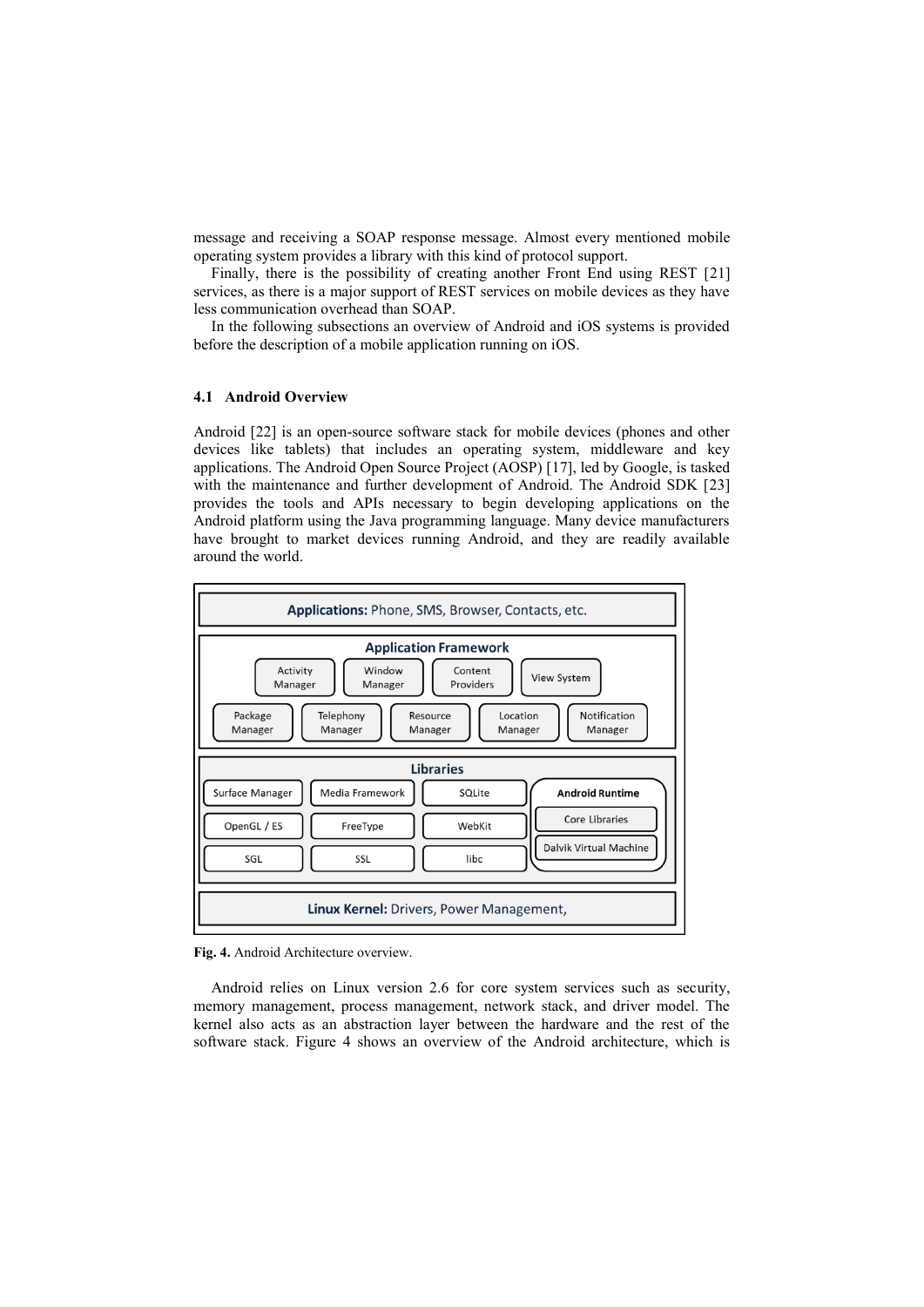organized in different layers. See [24] for a detailed description on how to implement a mobile application with Android.

Android latest version is 3.1, made public in May 2011 [25]. It introduces many changes for both, users and developers, like new user interface, new 2D and 3D graphics, etc. It is specifically optimized for devices with larger screen sizes, particularly tablets that currently are the new trend in smart always connected devices.

#### **4.2 iOS Overview**

iOS [4] is the official mobile platform for Apple [26] mobile devices, including the iPhone, iPad and iPod Touch. This platform includes both the operating system and the frameworks and libraries needed for developing iOS compatible applications. Also, the XCode developer tools package [27] provides the IDE, instruments, compilers and simulators with which build applications. All these stuff is only available inside the iOS developer program [28] in which you have to be registered to access the information, forums, tools, SDK, etc.





iOS platform is based on the Objective-C programming language [29], used by Apple both in Mac OS X and iOS development. iOS can be divided in 4 basic technology layers as described in Figure 5. Applications are built not only on top of these layers but using any of them depending on the requirements. However, most of things can be done using the "Cocoa Touch" level and other existing high-level frameworks.

iOS 4 is the latest major version, and introduces more than 100 changes from the previous one including the possibility of grouping applications using folders, change the wallpaper image, compatibility with external keyboards using Bluetooth connections, etc. But, one of the most significant improvements on the system was the introduction of the "multitasking" feature, which makes possible for the developers to keep the application alive even when users close it.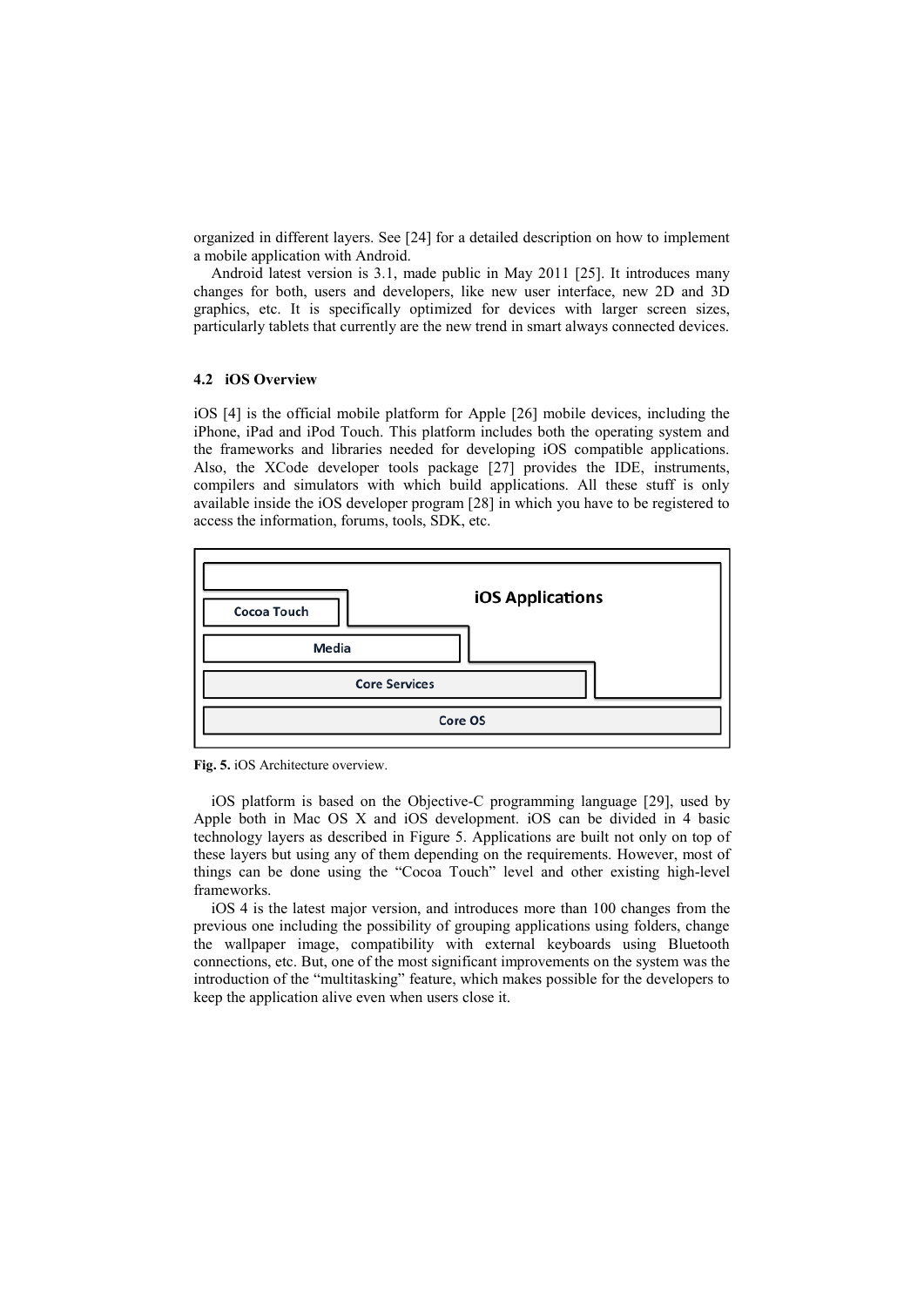#### **4.3 iPhone Implementation**

This section describes the details of the development and the distribution of a MIPAMS client in a mobile environment. In the development subsection there are also some screenshots of a preliminary interface design of the application. In [30][31] there are described previous mobile applications implemented by the authors, that give an idea of the evolution of the mobile devices in short time.

**Development.** Something to be considered when implementing a mobile application are the target device capabilities. Although there are many different devices that use the same OS, all of them have some common features: the reduced size of the screen and the limited computational capacity. Even the way in which user interacts with the device is very different from a PC environment. For all these reasons the application has to be as simple as possible in terms of screen interfaces and steps. We propose a one-step content registration and the use of predefined offers to make the registration process easier and faster. We can achieve those tasks by sending just one compacted message, reducing both the time and the amount of data sent.

Although both the content metadata and license introduced by the user are restricted, the current implementation of MIPAMS includes a web portal, which can be accessed from any web browser. Using this portal, a user may change object's information afterwards. That makes sense in a scenario where the user wants to upload the minimum object information to make it accessible as quickly as possible.

Another way to reduce the time waiting for the registration response from the server is the possibility of uploading the digital object separated from the metadata. This would reduce the global upload time and also the amount of data sent which is something to be taken into account when the user's connection is slow or inexistent. In addition, the registration process could be done asynchronously, letting the user interact with the other options of the application or even close it just a moment after the registration message is sent. In this case, the user would receive a message from the server with the registration result when the process is finished.

We are developing a first version of the described mobile application using iOS technologies. The first conceptual interface screenshots are the ones shown in Figure 6. In this version, only the content registration (metadata and licenses) and content upload is available. The search of other's objects and offers and the option of searching reports will be implemented later. As it is a mobile application, it would not include all the features that the MIPAMS portal has, but there are some other operations that could be considered like the possibility of including a simple license editor in the mobile device.

All these points make sense when talking about devices like phones or PDAs, but there are some other mobile devices that have to be taken in account. Both iOS and Android have a version of the operating system designed for tablets. It is not clear if it has to be a native application for this kind of devices or it is better to use an adapted web application.

Image 1 in Figure 6 shows the different options provided to the user, content registration and search and reporting. Image 2 refers to the location of the content to be uploaded, followed by Image 3 where some basic metadata can be filled. Images 4 and 5 refer to the offers part of the application. Image 4 shows the offers menu, where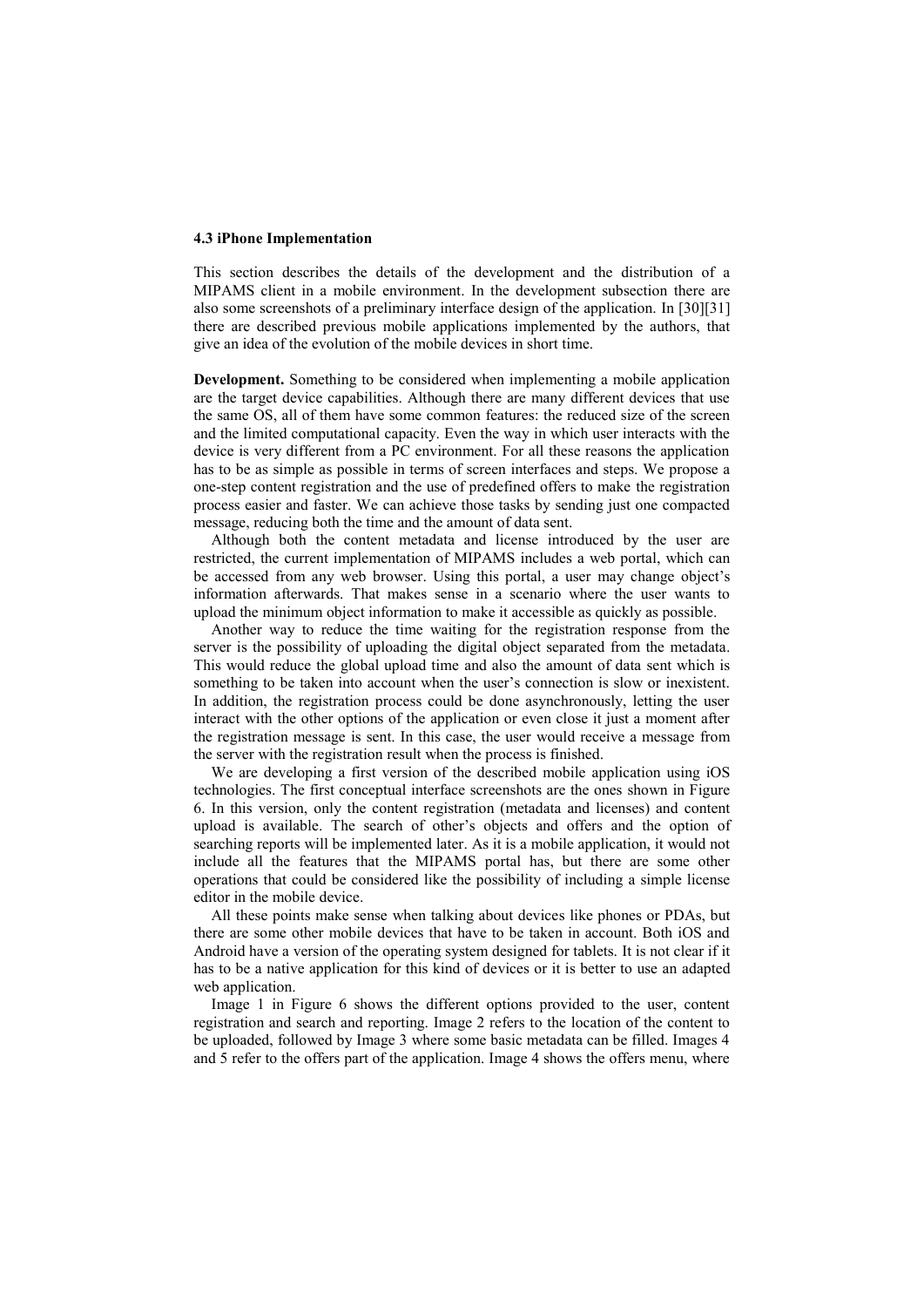some predefined offers can be selected. Image 5 shows the information the user has to fill in case she decides to create a new offer. Finally, Image 6 shows the object registration summary, showing the basic information that will be sent to the server for registering the object, which includes object information together with offers created.

At the time of writing, we have already developed some of the steps mentioned above. We have implemented some of the Workflow Manager (WM) functions in a servlet. Doing so, we reduce to the minimum the information sent and received by the mobile device, and the time waiting for the response.

The first service we have connected is the Authentication one. As this application is supposed to work in a trusted and secure environment, the user will not be able to use it without being authenticated in the MIPAMS system.

This first service has been connected using an OpenSource library called, ASIHTTP [32]. This framework lets us establish an HTTP connection in a very simple way. The application just has to know the destination URL and the parameters to send; then the library will manage the connection, the request and the response, including the possible errors. Also, it can work both synchronous and asynchronously, returning control to the mobile application while it is sending a request and waiting for the response. The library implements some protocol methods to alert the application whether it receives the response or identifies connection errors.

After this connection, the application is ready to continue with the registration process. To do so, we maintain the connection architecture used for login. A new method has been developed in the WM servlet, responsible of the Object Creation process (both the metadata and the digital resource upload). With that method, the mobile application is able to implement a one-step registration, sending the object metadata and digital resource at the same time, using an asynchronous connection. The servlet receives the request and makes the needed steps to register the object metadata, obtaining a unique id and uploading the resource. After that, WM sends the response message to the mobile application, which shows the user the registration result.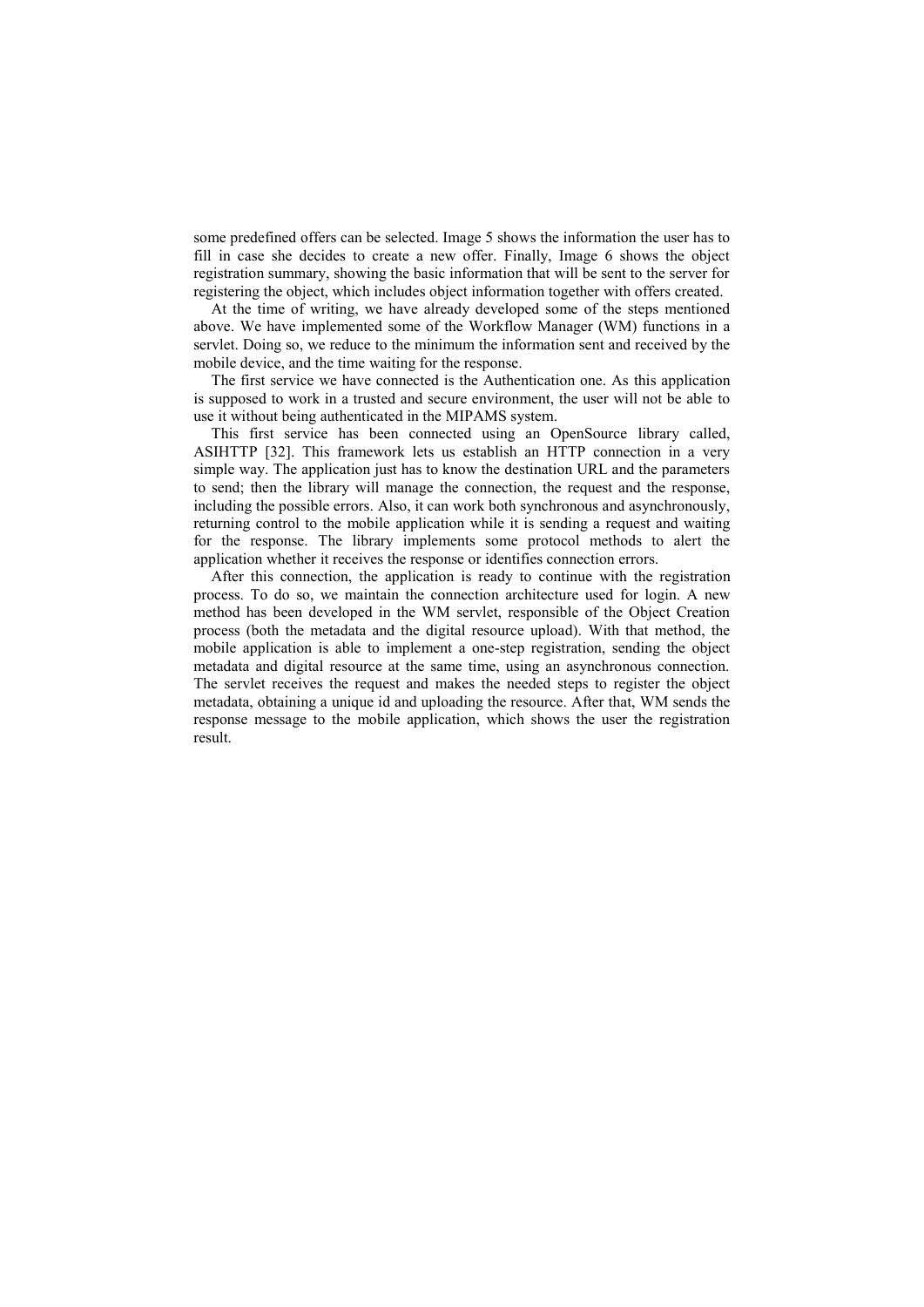

**Fig. 6.** MIPAMS mobile client screenshots.

**Distribution.** One of the most restrictive things in Apple mobile devices is the business model used on the applications distribution. When an application is uploaded to the App Store, Apple retains the 30% of the benefits, and does not let the application use any other payment system. That constraint reduces the possibilities of creating a parallel business model inside this kind of applications. But, for the specific case of MIPAMS, the client application distributed using the App Store would be free of charge, allowing users to register and upload content inside MIPAMS. It would not be possible to buy any content directly through it, avoiding Apple's distribution charges. So, for the business model presented, MIPAMS application is not breaking Apple's rules but complementing them. The user will just use the application to upload or query the content, metadata and offers, but the real transactions for acquiring the licenses will be done through the MIPAMS web, possibly using a PC or a tablet.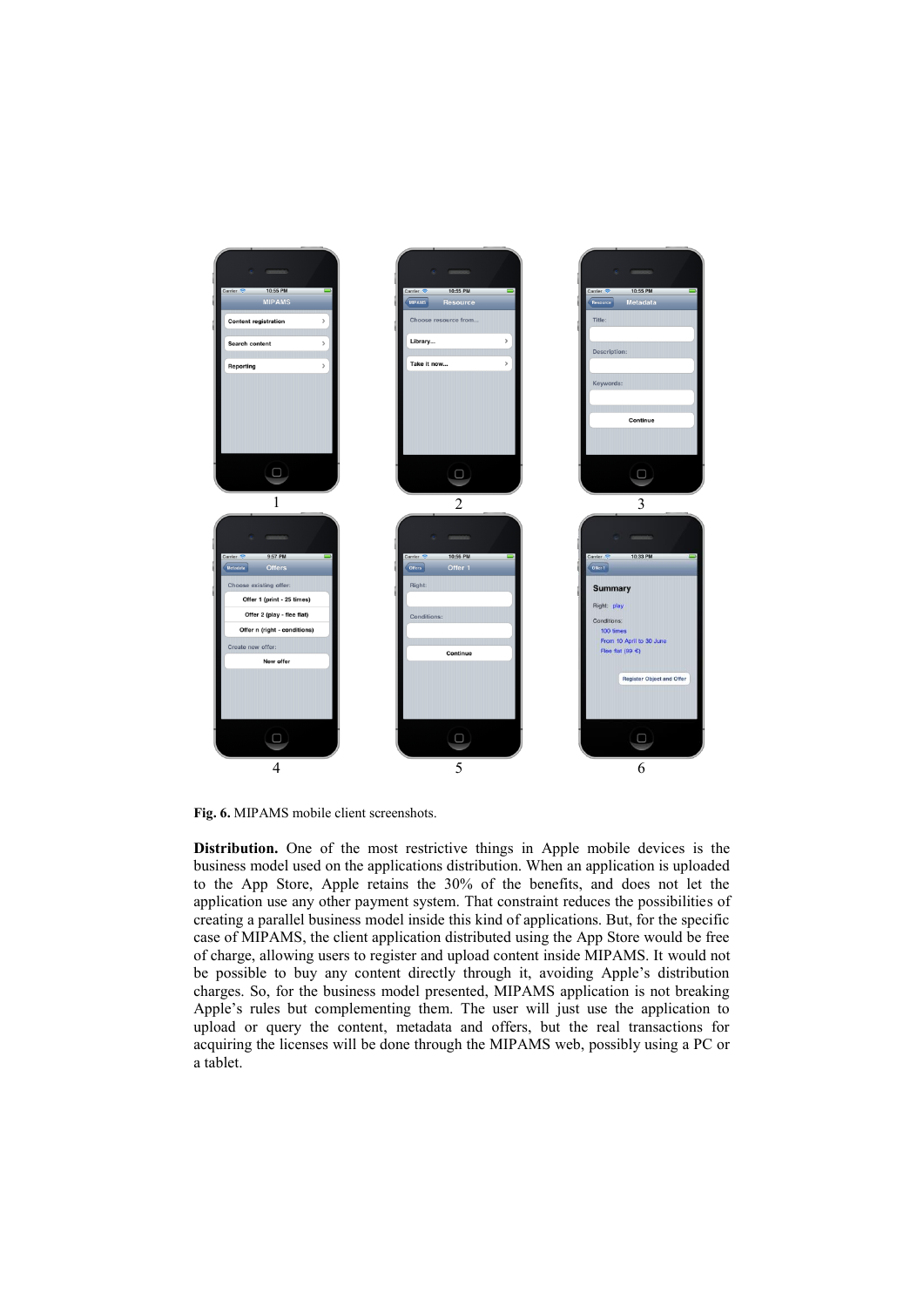Furthermore, MIPAMS mobile client would not allow the user to buy or download content. The content download and use would imply a much higher complexity in the application development and the possibility that Apple refuses it. It would be interesting to have some preview of the content as the user searches through them, but this possibility will be studied for future versions of software.

It is worth noting that Android Market also retains a 30% of benefits when selling an Android App. Thus, the business model for Android would be very similar to the one for Apple. Also in this case, content will be purchased through MIPAMS portal instead of the mobile application.

### **5 Conclusions and Future Work**

This paper has presented a business model for the development of mobile applications for the secure management and distribution of content captured with the mobile device itself. This model lies in the MIPAMS Architecture, a standards-based architecture where different modules provide the protection, rights definition and object registration functionality needed for secure content distribution. We have also presented a use case in section 3 to clarify how a mobile application connecting with MIPAMS should be implemented, describing the different steps involved in object registration, metadata introduction and how to associate offers to the content registered using the mobile platform. Section 4 describes the implementation of a mobile application to connect with MIPAMS over iOS operating system. Some screenshots and some possibilities for implementation and distribution of the mobile application have been described.

For complementing the use case a first version of the application has been presented. Nevertheless, we are thinking of other kind of mobile devices, tablets, which have a bigger screen and more rendering capabilities that smaller mobile devices, like iPod or iPhone. A more complex application may be developed and distributed for tablets.

Moreover, we are also evaluating the use of Android operating system for the secure management and distribution of multimedia content with MIPAMS. The use of web services and the lessons learnt from the iOS implementation will facilitate this task.

**Acknowledgements.** This work has been partially supported by the Spanish government through the project MCM-LC (TEC 2008-06692-C02-01).

### **References**

- 1. Delgado, J., Torres, V., Llorente, S., Rodríguez, E.: Rights management in architectures for distributed multimedia content applications. Trustworthy Internet, Heidelberg: Springer, (May 2011)
- 2. Distributed Multimedia Applications Group (DMAG), http://dmag.ac.upc.edu